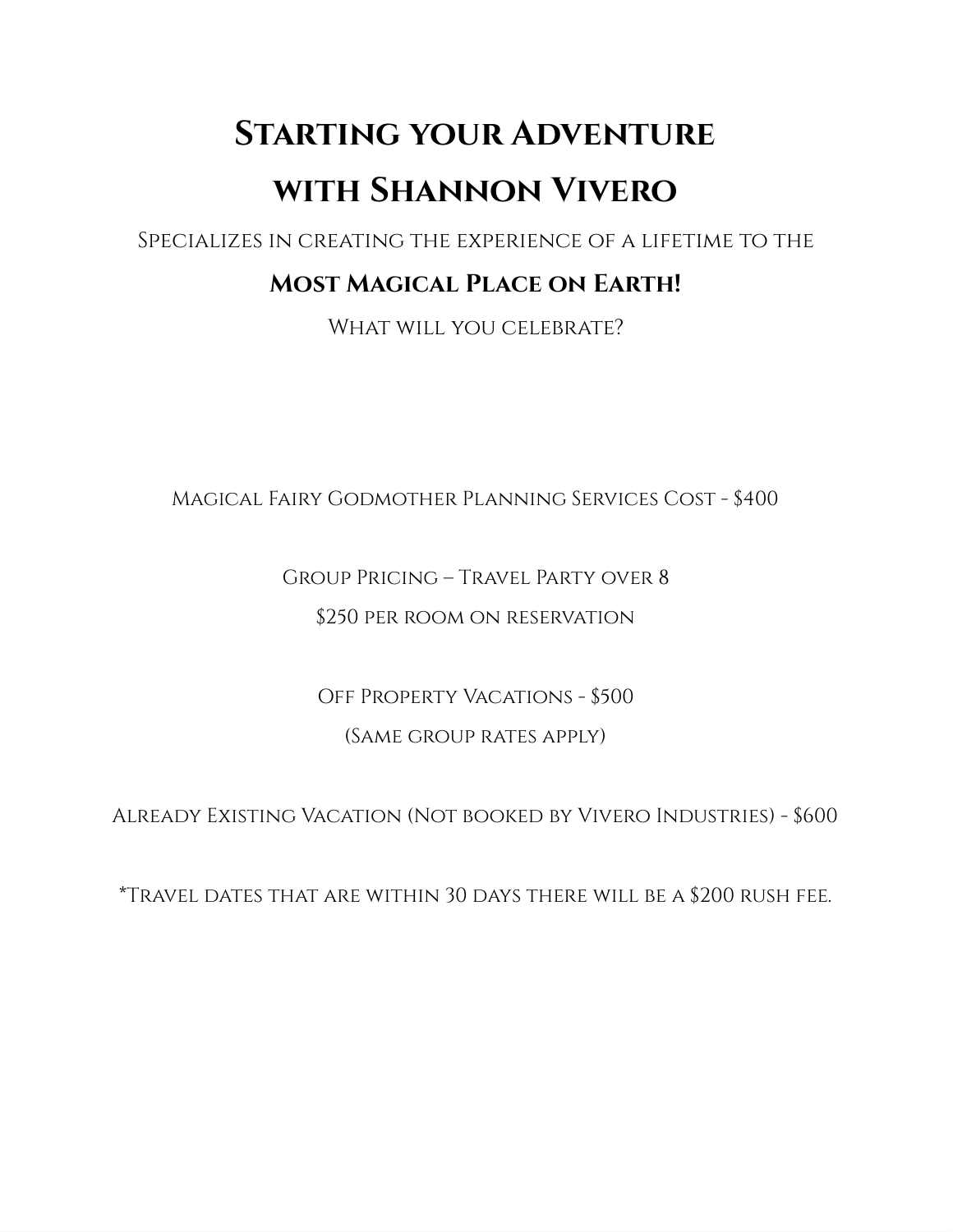#### **Magical Fairy Godmother Planning Services Include:**

- A stress-free Disney Experience completely unique to your family, planned and organized by a Certified Disney Agent.
- Booking all reservations, Resort, Dining 60 days in advance; Magical Express 60 days in advance; Celebrations, Special Events & Shows.
- On-call during your vacation.
- **Full disclosure of Disney policies.**
- **EXPLANATION AND WALKTHROUGH OF PARK RESERVATION SYSTEM.**
- **Tutorial on My Disney Experience App** (Set up an account with your email address with the password "Disney123")
- Up to 3 Consultation Appointments (7 months, 3 months, & 2 weeks before your travel date)
- **20+ Page Itinerary Booklet** (Epcot Passport, Journal Page, Sticker Page, Resort Map & Plans Included)
- Vacation Surprise Box 2-3 weeks before your travel date (Family Vacation Shirts, Itinerary Booklet, 3 things per child, & Sign)
- Choose from 4 unique designs for your family vacation shirts, 1 per person in your travel party.

Magical Fairy Godmother Planning Service fee must be paid in full 180 days prior to your travel date. This is a non-refundable fee. In the event of cancellation you do have the option to change your travel date and pay a \$50 change fee. If your travel is affected by COVID-19 the change fee will be waived. Thank you for your understanding.

 $X$  and the contract of the contract of  $X$ 

PAYMENT DUE DATE 180 DAYS BEFORE TRAVEL DATE

 $\Box$ ate: